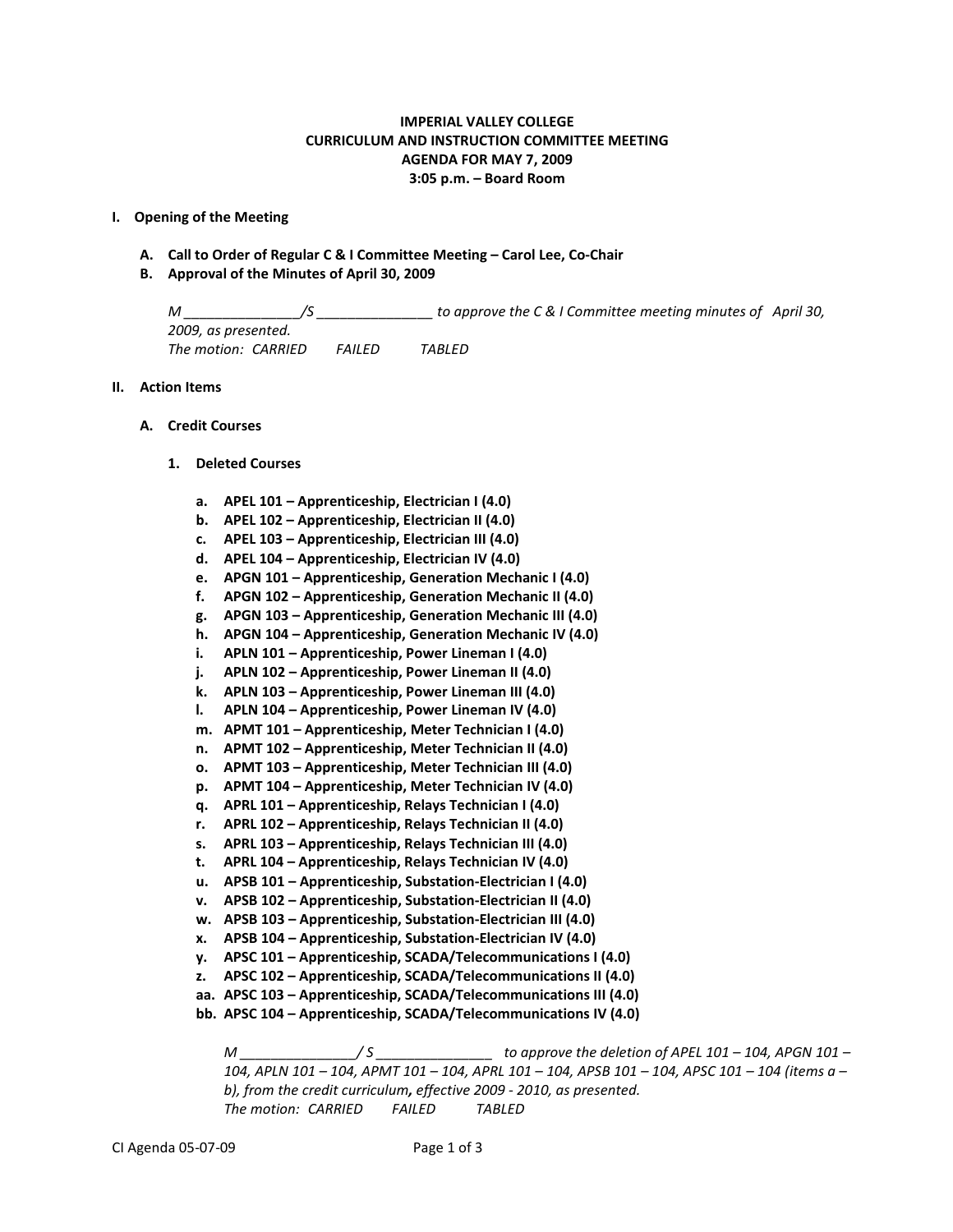- **cc. BUS 192 – Legal Aspects of Real Estate (3.0)**
- **dd. BUS 193 – Real Estate Finance (3.0)**
- **ee. BUS 194 – Real Estate Appraisal (3.0)**
- **ff. BUS 195 – Real Estate Economics (3.0)**

*M \_\_\_\_\_\_\_\_\_\_\_\_\_\_\_/ S \_\_\_\_\_\_\_\_\_\_\_\_\_\_\_ to approve the deletion of BUS 192, BUS 193, BUS 194 and BUS 195 (items cc –ff), from the credit curriculum, effective 2009 - 2010, as presented. The motion: CARRIED FAILED TABLED*

## **2. Revised Courses**

**a. ENGL 099 – Basic English Composition (3.0) (FORMERLY ENGL 100)**

*M \_\_\_\_\_\_\_\_\_\_\_\_\_\_\_/ S \_\_\_\_\_\_\_\_\_\_\_\_\_\_\_ to approve the revision of the course number and textbook upgrades, for ENGL 099 (FORMERLY ENGL 100), effective 2009 - 2010, as presented. The motion: CARRIED FAILED TABLED*

## **b. JRN 104 – Career Journalism (3.0)**

*M \_\_\_\_\_\_\_\_\_\_\_\_\_\_\_/ S \_\_\_\_\_\_\_\_\_\_\_\_\_\_\_ to approve the revision of the course description for JRN 104, effective 2009 - 2010, as presented. The motion: CARRIED FAILED TABLED*

## **B. Majors and Certificates**

## **1. Revised Majors and Certificates**

#### **a. Communication Arts Major**

*M \_\_\_\_\_\_\_\_\_\_\_\_\_\_\_/S \_\_\_\_\_\_\_\_\_\_\_\_\_\_\_ to approve the revision to the Communication Arts major to update the course selection in Section I, and to update and increase the course selection in Section II, effective 2009 – 2010, as presented. The motion: CARRIED FAILED TABLED*

### **b. Journalism Major**

*M \_\_\_\_\_\_\_\_\_\_\_\_\_\_\_/S \_\_\_\_\_\_\_\_\_\_\_\_\_\_\_ to approve the revision to the Journalism major to update and increase the course selection in Section I, and to update and decrease the course selection and decrease the units required in Section II, effective 2009 – 2010, as presented. The motion: CARRIED FAILED TABLED*

#### **c. Physical Science Major**

*M /S to approve the revisions to the Physical Science major, to decrease the units required for the major, and to update the course selection in Area I and II, effective 2009 – 2010, as presented. The motion: CARRIED FAILED TABLED*

### **d. Pre-Engineering Major**

*M \_\_\_\_\_\_\_\_\_\_\_\_\_\_\_\_/S* \_\_\_\_\_\_\_\_\_\_\_\_\_\_\_\_\_to approve the revisions to the Pre-Engineering major, *to update and increase the course selection in Section IV, effective 2009 – 2010, as presented.*